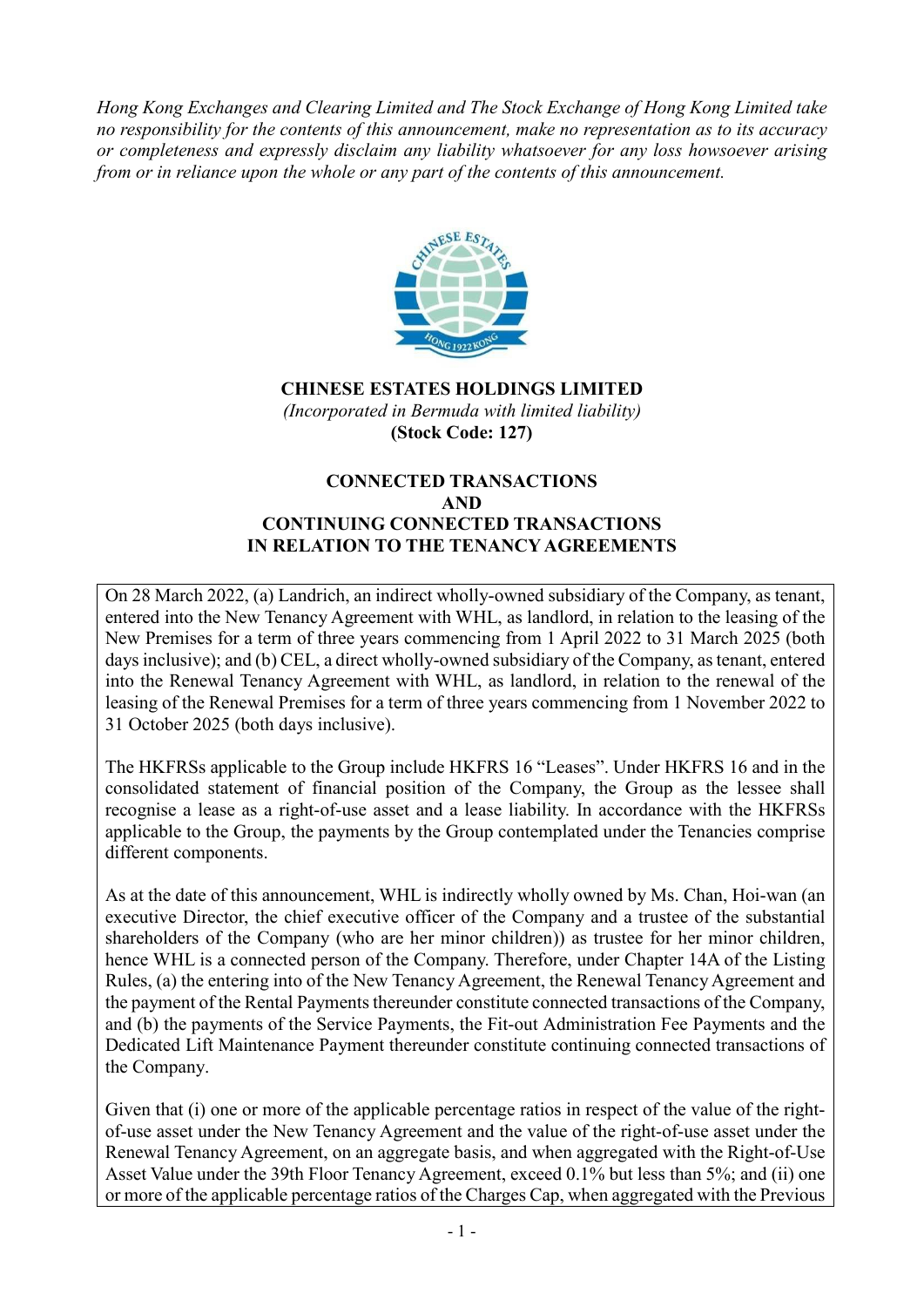Charges Cap, exceed 0.1% but less than 5%, therefore the Tenancies (and the transactions contemplated thereunder), on an aggregate basis with the Previous Tenancies, are exempt from the independent shareholders' approval requirement, but are subject to the reporting, announcement and (to the extent constituting continuing connected transactions of the Company) annual review requirements under Chapter 14A of the Listing Rules.

## **INTRODUCTION**

On 28 March 2022, Landrich, an indirect wholly-owned subsidiary of the Company, as tenant, entered into the New Tenancy Agreement with WHL, as landlord, in relation to the leasing of the New Premises for a term of three years commencing from 1 April 2022 to 31 March 2025 (both days inclusive).

On the same date, CEL, a direct wholly-owned subsidiary of the Company, as tenant, entered into the Renewal Tenancy Agreement with WHL, as landlord, in relation to the renewal of the leasing of the Renewal Premises for a term of three years commencing from 1 November 2022 to 31 October 2025 (both days inclusive). The Renewal Premises is currently leased by CEL as tenant from WHL as landlord pursuant to the Existing Tenancy Agreement entered into between CEL and WHL for a term of three years from 1 November 2019 to 31 October 2022 (both days inclusive).

### **THE TENANCIES**

(A) The New Tenancy

The principal terms of the New Tenancy under the New Tenancy Agreement are set out below:-

| Date                   |                      | 28 March 2022                                                                                                                                         |
|------------------------|----------------------|-------------------------------------------------------------------------------------------------------------------------------------------------------|
| <b>Parties</b>         | $\ddot{\cdot}$       | Landrich as tenant; and<br>WHL as landlord                                                                                                            |
| <b>Premises</b>        |                      | Room 3602 on the 36th floor of Chubb Tower, Windsor House, the<br>estimated gross floor area of which is approximately 4,236 square<br>feet.          |
| <b>Term</b>            | $\ddot{\phantom{a}}$ | Three years, commencing from 1 April 2022 to 31 March 2025<br>(both days inclusive).                                                                  |
| <b>Usage</b>           | $\ddot{\phantom{a}}$ | For office and ancillary use only.                                                                                                                    |
| Rent                   | $\ddot{\cdot}$       | HK\$169,500.00 per month (excluding service charges and rates)<br>payable monthly in advance.                                                         |
| Rent-free period       | $\ddot{\cdot}$       | Nil.                                                                                                                                                  |
| <b>Service charges</b> | $\ddot{\cdot}$       | HK\$25,630.00 per month which may be varied by WHL at its<br>absolute discretion from time to time and such charges to be paid<br>monthly in advance. |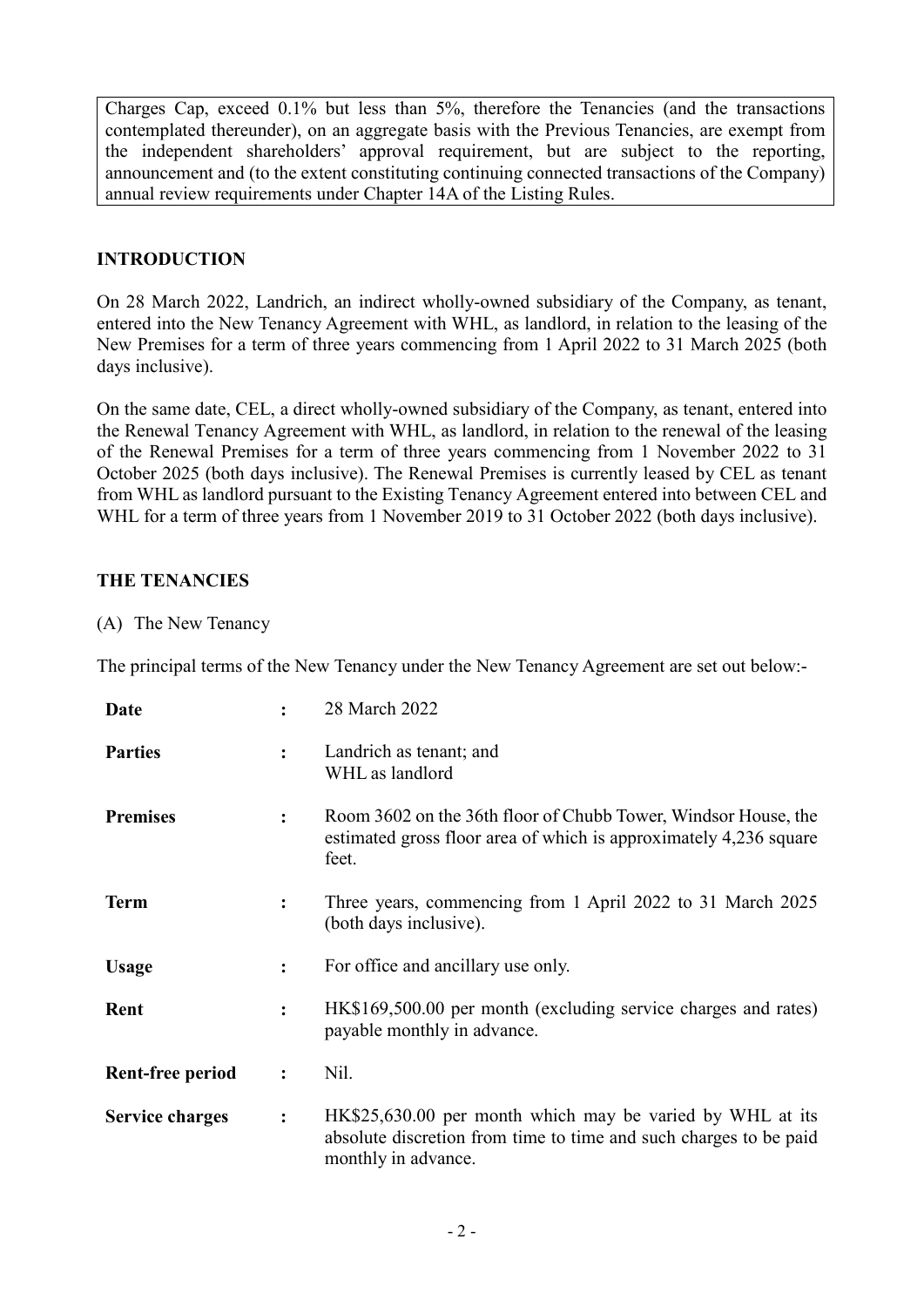| Other fees payable | $\ddot{\cdot}$ | If Landrich conducts certain specified fit-out and/or alteration<br>works in the New Premises, Landrich is required to pay the Fit-out<br>Administration Fee Payments, being administration fees at the<br>specified rates set out in the New Tenancy Agreement, such fees to<br>be paid prior to commencement of actual works.                                                                                                                                                                                                                                                                                                                                                                                                    |
|--------------------|----------------|------------------------------------------------------------------------------------------------------------------------------------------------------------------------------------------------------------------------------------------------------------------------------------------------------------------------------------------------------------------------------------------------------------------------------------------------------------------------------------------------------------------------------------------------------------------------------------------------------------------------------------------------------------------------------------------------------------------------------------|
| <b>Deposit</b>     | $\ddot{\cdot}$ | HK\$609,390.00, equivalent to three (3) months' rent and service<br>charges and a quarter of rates payable by Landrich to WHL upon<br>signing of the New Tenancy Agreement.                                                                                                                                                                                                                                                                                                                                                                                                                                                                                                                                                        |
| <b>Adjustment</b>  | ፡              | In the event the actual gross floor area of the New Premises shall<br>be different from the above estimated gross floor area, the rent,<br>service charges and deposit payable by Landrich for the New<br>Tenancy shall be adjusted accordingly.                                                                                                                                                                                                                                                                                                                                                                                                                                                                                   |
| <b>Termination</b> | $\ddot{\cdot}$ | In the case of sale, demolition, rebuilding or refurbishment of the<br>New Premises or Windsor House or any part thereof, WHL is<br>entitled to terminate the New Tenancy Agreement without<br>compensation by giving not less than three (3) months' notice in<br>writing.                                                                                                                                                                                                                                                                                                                                                                                                                                                        |
|                    |                | In the case that (i) the continuing performance by Landrich of its<br>obligations under the New Tenancy Agreement will or is likely to<br>result in a breach or non-compliance of the Listing Rules by the<br>Company; (ii) the Stock Exchange disapproves the transactions<br>contemplated under the New Tenancy Agreement; or (iii) the Stock<br>Exchange revokes any waiver or consent (if any) previously<br>granted for the transactions contemplated under the New<br>Tenancy Agreement, Landrich is entitled to terminate the New<br>Tenancy Agreement by giving a written notice to WHL of not less<br>than one (1) month (or such shorter period as may be agreed by<br>both parties or requested by the Stock Exchange). |
|                    |                | Save as otherwise provided above, both WHL and Landrich shall<br>have the right to terminate the New Tenancy Agreement at any time<br>during the term by serving one (1) month's prior written notice to<br>the other party without compensation but without prejudice to the<br>rights and remedies of either party against the other in respect of<br>any antecedent claim or breach of the New Tenancy Agreement.                                                                                                                                                                                                                                                                                                               |

# (B) The Renewal Tenancy

The principal terms of the Renewal Tenancy under the Renewal Tenancy Agreement are set out below:-

| Date           | 28 March 2022                         |
|----------------|---------------------------------------|
| <b>Parties</b> | CEL as tenant; and<br>WHL as landlord |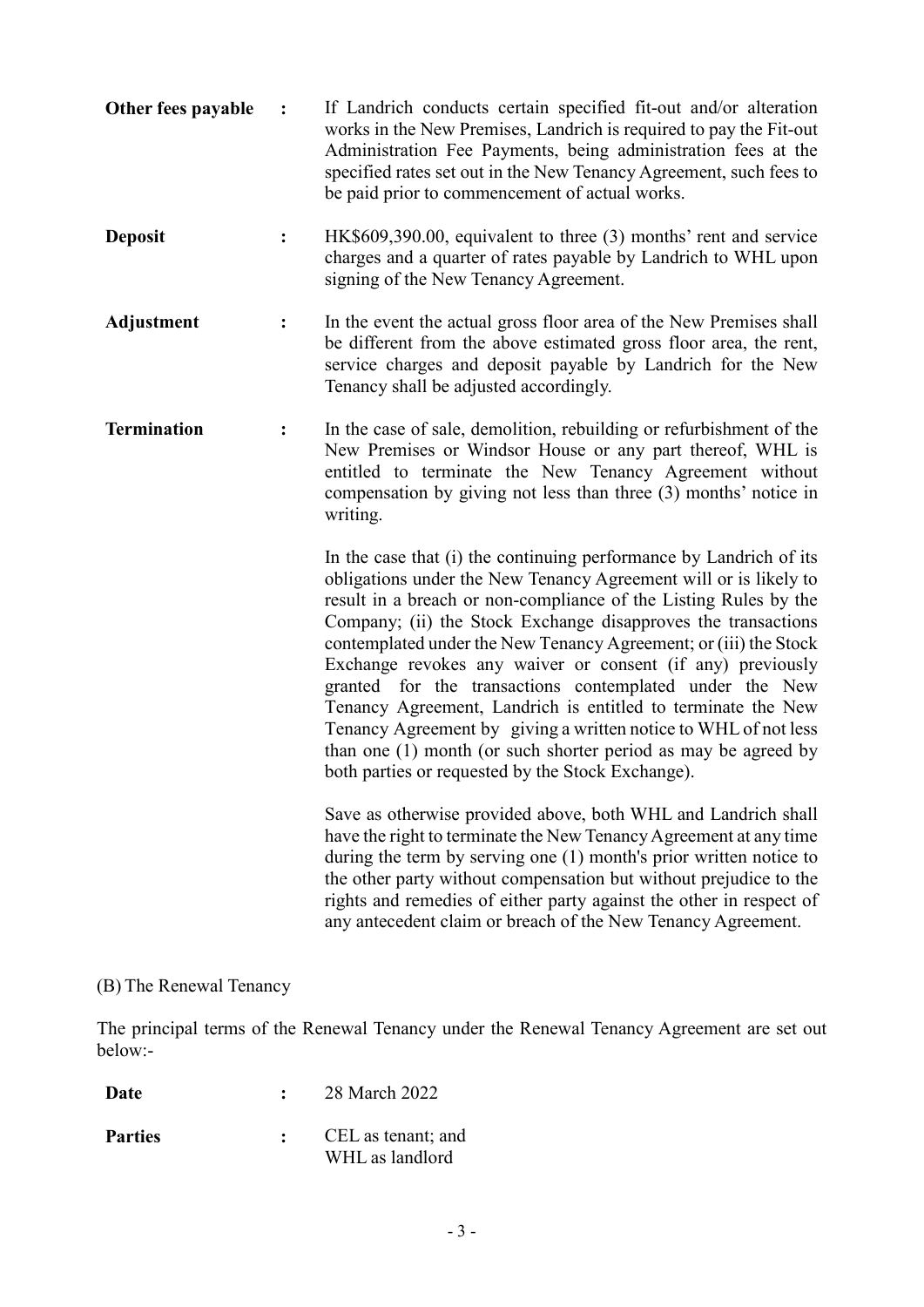| <b>Premises</b>         |                | The whole of 19th floor, the whole of 20th floor and the whole of<br>21st floor of Chubb Tower, Windsor House, the total estimated<br>gross floor area of which is approximately 55,171 square feet.                                                                                                                                                                                                                                                                                                                                                                                                                                       |
|-------------------------|----------------|--------------------------------------------------------------------------------------------------------------------------------------------------------------------------------------------------------------------------------------------------------------------------------------------------------------------------------------------------------------------------------------------------------------------------------------------------------------------------------------------------------------------------------------------------------------------------------------------------------------------------------------------|
| <b>Term</b>             | $\ddot{\cdot}$ | Three years, commencing from 1 November 2022 to 31 October<br>2025 (both days inclusive).                                                                                                                                                                                                                                                                                                                                                                                                                                                                                                                                                  |
| <b>Usage</b>            |                | For office and ancillary use only.                                                                                                                                                                                                                                                                                                                                                                                                                                                                                                                                                                                                         |
| Rent                    | $\ddot{\cdot}$ | HK\$2,350,000.00 per month (excluding service charges and rates)<br>payable monthly in advance.                                                                                                                                                                                                                                                                                                                                                                                                                                                                                                                                            |
| <b>Rent-free period</b> | $\ddot{\cdot}$ | Nil.                                                                                                                                                                                                                                                                                                                                                                                                                                                                                                                                                                                                                                       |
| <b>Service charges</b>  | $\ddot{\cdot}$ | HK\$333,789.50 per month which may be varied by WHL at its<br>absolute discretion from time to time and such charges to be paid<br>monthly in advance.                                                                                                                                                                                                                                                                                                                                                                                                                                                                                     |
| Other fees payable      | $\ddot{\cdot}$ | If CEL conducts certain specified fit-out and/or alteration works in<br>any part(s) of the Renewal Premises, CEL is required to pay<br>the Fit-out Administration Fee Payments, being administration fees<br>at the specified rates set out in the Renewal Tenancy Agreement,<br>such fees to be paid prior to commencement of actual works.                                                                                                                                                                                                                                                                                               |
|                         |                | WHL shall grant to CEL exclusive right to use a dedicated lift and<br>the related lift lobby on the part of the ground floor of Windsor<br>House during the term of the Renewal Tenancy Agreement. In<br>addition to the Service Charges thereunder, CEL shall be<br>responsible for the payments of the repair, maintenance and such<br>other costs in relation to the said dedicated lift.                                                                                                                                                                                                                                               |
| <b>Deposit</b>          |                | HK\$8,403,868.50, equivalent to three (3) months' rent and service<br>charges and a quarter of provisional rates payable by CEL to WHL<br>upon the signing of the Renewal Tenancy Agreement. An<br>equivalent amount being part of the security deposit in the sum of<br>HK\$11,030,968.50 paid by CEL to WHL under the Existing<br>Tenancy Agreement shall be applied to satisfy the deposit payment<br>obligation of CEL under the Renewal Tenancy Agreement and the<br>remaining balance of HK\$2,627,100.00 shall be applied as part of<br>the rent, service charge and rates payments payable under the<br>Renewal Tenancy Agreement. |
| <b>Adjustment</b>       | $\ddot{\cdot}$ | In the event the actual gross floor area of the Renewal Premises<br>shall be different from the above estimated gross floor area, the<br>rent, service charges and deposit payable by CEL for the Renewal<br>Tenancy shall be adjusted accordingly.                                                                                                                                                                                                                                                                                                                                                                                        |
| <b>Termination</b>      |                | In the case of sale, demolition, rebuilding or refurbishment of the<br>Renewal Premises or Windsor House or any part thereof, WHL is<br>entitled to terminate the Renewal Tenancy Agreement without<br>compensation by giving not less than six (6) months' notice in<br>writing.                                                                                                                                                                                                                                                                                                                                                          |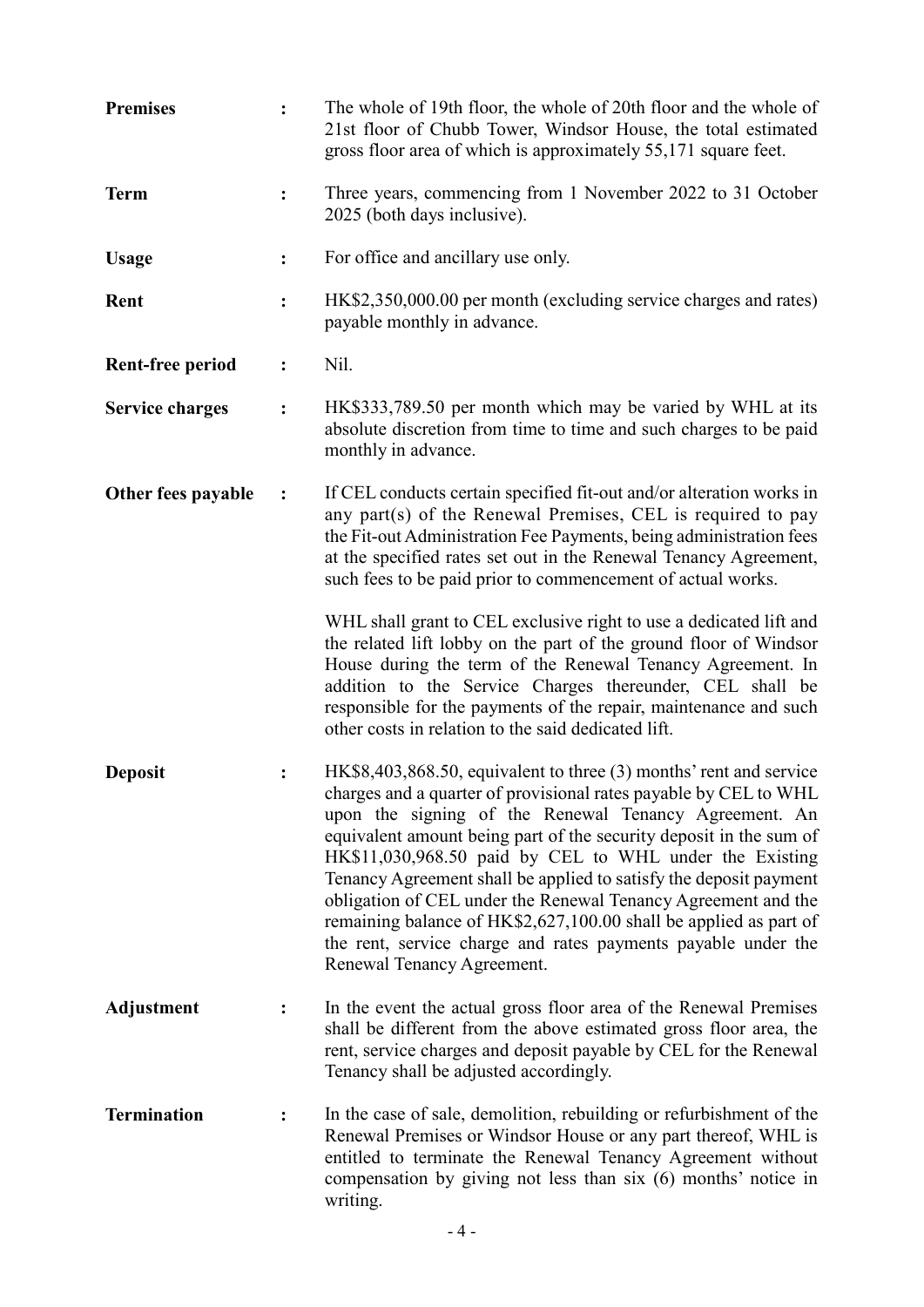In the case that (i) the continuing performance by CEL of its obligations under the Renewal Tenancy Agreement will or is likely to result in a breach or non-compliance of the Listing Rules by the Company; (ii) the Stock Exchange disapproves the transactions contemplated under the Renewal Tenancy Agreement; or (iii) the Stock Exchange revokes any waiver or consent (if any) previously granted for the transactions contemplated under the Renewal Tenancy Agreement, CEL is entitled to terminate the Renewal Tenancy Agreement by giving a written notice of not less than one (1) month (or such shorter period as may be agreed by both parties or requested by the Stock Exchange).

#### **ACCOUNTING IMPLICATION TO THE TENANCIES**

In accordance with the HKFRSs applicable to the Group, the payments by the Group contemplated under the Tenancies comprise different components and hence different accounting treatments will be applied. The Rental Payments to be made by the Group under the Tenancies and the Fit-out Administration Fee Payments under the Tenancy Agreements are capital in nature and will be recognised, among others, as assets of the Group at the respective commencement dates of the Tenancies and the date of completion of such fit-out and/or alteration works. The Service Payments under the Tenancy Agreements and the Dedicated Lift Maintenance Payment under the Renewal Tenancy Agreement are revenue in nature and will be recognised, among others, as expenses of the Group over the respective lease term of the Tenancies.

The HKFRSs applicable to the Group include HKFRS 16 "Leases". Under HKFRS 16 and in the consolidated statement of financial position of the Company, the Group as the lessee shall recognise a lease as a right-of-use asset and a lease liability. The right-of-use asset represents its right to use the underlying leased asset over the lease term and the lease liability represents its obligation to make lease payments (i.e. the rental payment). The asset and the liability arising from the lease are initially measured on present value basis and calculated by discounting the non-cancellable lease payments under the Tenancy Agreements, using the incremental borrowing rate as the discount rate. Under HKFRS 16 and in the consolidated statement of comprehensive income of the Company, the Group shall recognise (i) depreciation charge over the life of the right-of-use asset, and (ii) interest expenses amortised from the lease liability over the lease term.

#### **BASIS OF DETERMINATION OF THE ANNUAL CAPS**

In accordance with Chapter 14A of the Listing Rules, the Company is required to set annual cap on the total amount of the Service Payments and the Fit-out Administration Fee Payments payable by the Group under the Tenancy Agreements and the Dedicated Lift Maintenance Payment under the Renewal Tenancy Agreement, which is a variable sum.

Having allowed a reasonable buffer for any upward adjustments on the Service Payments (taking into account factors including inflation or otherwise) under the Tenancy Agreements and taking into account the possible fit-out and/or alteration works to be conducted in the Premises and the specified rates set out in the respective Tenancy Agreements and the possible repair and maintenance costs in respect of the dedicated lift under the Renewal Tenancy Agreement, the annual caps on the total amount of the Service Payments and the Fit-out Administration Fee Payments under the Tenancy Agreements and the Dedicated Lift Maintenance Payment under the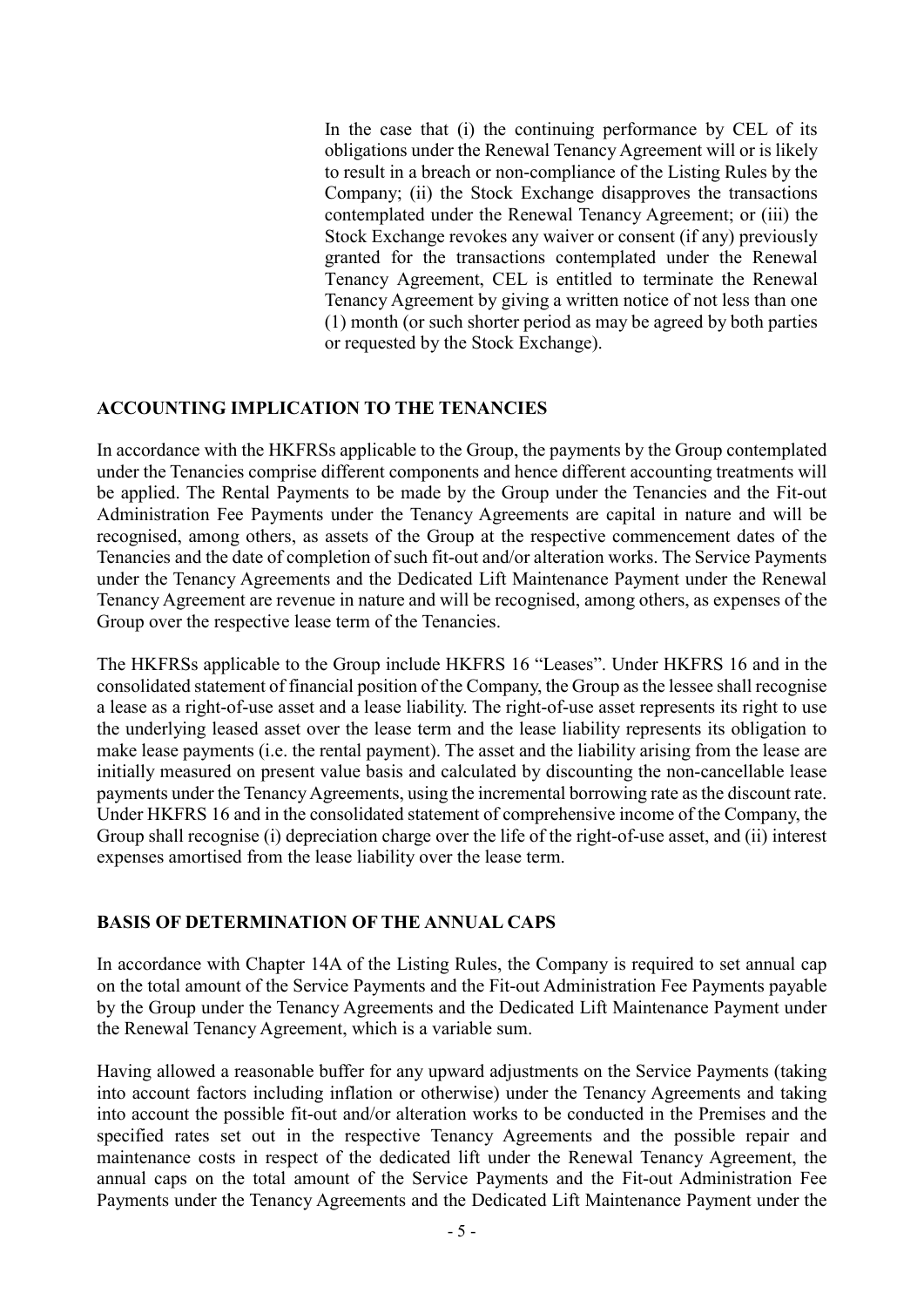Renewal Tenancy Agreement for the nine months ending 31 December 2022, the financial years ending 31 December 2023, 2024 and 2025 shall not exceed the Charges Cap (Note 1) for the respective period or financial year below:-

| For the period from<br>1 April 2022 to 31 | For the financial<br>year ending | For the financial<br>year ending | For the financial<br>year ending |
|-------------------------------------------|----------------------------------|----------------------------------|----------------------------------|
| December 2022                             | 31 December 2023                 | 31 December 2024                 | 31 December 2025                 |
| HK\$3,950,000                             | HK\$7,900,000                    | HK\$8,500,000                    | HK\$7,300,000                    |

*Note 1: The Charges Cap was calculated based on (a) the estimated maximum amount of the Service Payments of HK\$1,350,000, HK\$6,900,000, HK\$7,450,000 and HK\$6,350,000 for the nine months ending 31 December 2022, the financial years ending 31 December 2023, 2024 and 2025, respectively; (b) the estimated maximum amount of the Fit-out Administration Fee Payments of HK\$2,500,000, HK\$550,000, HK\$550,000 and HK\$500,000 for the nine months ending 31 December 2022, the financial years ending 31 December 2023, 2024 and 2025, respectively; and (c) the estimated maximum amount of the Dedicated Lift Maintenance Payment of HK\$100,000, HK\$450,000, HK\$500,000 and HK\$450,000 for the nine months ending 31 December 2022, the financial years ending 31 December 2023, 2024 and 2025, respectively, which were determined on the abovementioned basis.*

In the event the total amount of the Service Payments and the Fit-out Administration Fee Payments under the Tenancy Agreements and the Dedicated Lift Maintenance Payment under the Renewal Tenancy Agreement exceeds the Charges Cap, or when aggregated with the Previous Charges Cap, one or more of the applicable percentage ratios reaches 5% or more, the Company will re-comply with all the applicable requirements under the Listing Rules, including (where required) obtaining approval from independent Shareholders.

The largest aggregated amount of the Charges Cap and the Previous Charges Cap is HK\$15,741,000, being the sum of the Charges Cap (i.e. HK\$3,950,000) and the Previous Charges Cap (i.e. HK\$11,791,000) for the financial year ending 31 December 2022 (Note 2).

*Note 2:* The Previous Charges Cap in respect of the financial year ending 31 December 2022  $= A + B + C$ 

> $A =$  the annual cap for the service payment and the fit-out administration fee payment under the 39th Floor Tenancy Agreement for the whole year of 2022

> $B =$  the cap for the service payment and the fit-out administration fee payment under the Existing Tenancy Agreement for the period from 1 January 2022 to 31 October 2022

> $C =$  the actual amount of the service payment and the fit-out administration fee payment (if any) under the 17th Floor Tenancy Agreement in respect of the 2 months from 1 January 2022 to 28 February 2022

For further details of the Previous Tenancy Agreements, please refer to the Previous Tenancy Announcements.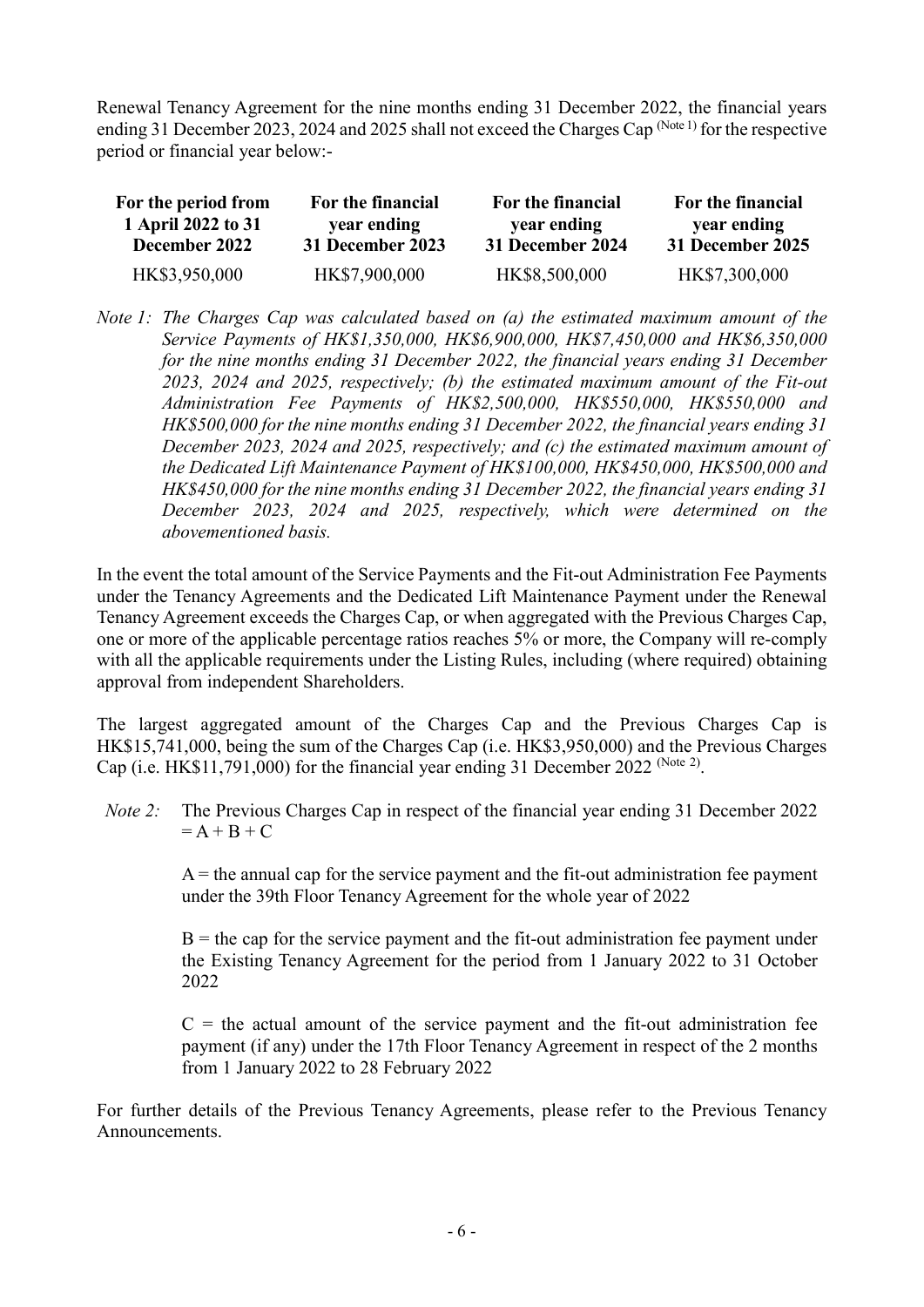#### **REASONS FOR AND BENEFITS OF ENTERING INTO OF THE TENANCIES**

The New Tenancy Agreement and the Renewal Tenancy Agreement (and the transactions contemplated thereunder) were entered into in the ordinary and usual course of business of the Group. The Renewal Premises has been used as part of the headquarters of the Group. The purpose of entering into the Renewal Tenancy Agreement was to continue to secure a sizeable office space for a sufficiently long period to satisfy the Group's operation needs and it is not easy to identify other appropriate premises and the Group will have to bear unnecessary relocation costs and expenses if the Group's headquarters were to move to other premises. The New Premises is intended to be used by Landrich in connection with the sale of properties of a new building being constructed and situated at Nos. 14-18 Ma Kok Street, Tsuen Wan, being a property redevelopment project of the Group and Landrich is the owner of such project.

The Directors consider that it is in the commercial interests of the Group (i) to continue to rent the Renewal Premises as the Group's headquarters due to the operation needs of the Group, as they are located within a well-equipped and well-managed office building conveniently located in the heart of Causeway Bay district; and (ii) to rent the New Premises for the use in connection with the sale of properties of the Group's property redevelopment project given that the New Premises is conveniently located in the same building. The respective amounts of the Rental Payments for the Tenancies were arrived after arm's length negotiation between the parties to the Tenancies and determined with reference to, among other things, the current market rent payable for a lease similar to the same property and of comparable utility and by reference to the opinion on the market rent of the Premises from an independent professional valuer, Norton Appraisals Holdings Limited. The amounts of the Service Payments and the Fit-out Administration Fee Payments were determined with reference to similar charges charged by WHL as the landlord to the other tenants of the same property. The Directors (including the independent non-executive Directors) are of the view that (i) the Tenancy Agreements and the transactions contemplated thereunder are on normal commercial terms and the amounts of the Rental Payments, the Service Payments and the Fit-out Administration Fee Payments are fair, reasonable and in line with the market level; (ii) the Charges Cap are fair and reasonable; and (iii) the entering into of the Tenancy Agreements (and the transactions contemplated thereunder) is in the ordinary and usual course of business of the Group and is in the interest of the Company and the Shareholders as a whole.

The aggregate estimated amount of the Rental Payments, the Service Payments, the Fit-out Administration Fee Payments and the Dedicated Lift Maintenance Payment for respective term of three years payable by Landrich and CEL for the Tenancies will be approximately HK\$118.4 million and is expected to be financed by internal resources of the Group.

#### **INFORMATION OF THE GROUP**

The Group is principally engaged in property investment and development, building and property management, brokerage, securities investment, money lending and cosmetics distribution and trading. Landrich is an indirect wholly-owned subsidiary of the Company principally engaged in property investment. CEL is a direct wholly-owned subsidiary of the Company principally engaged in investment holding and provision of management services to the Group.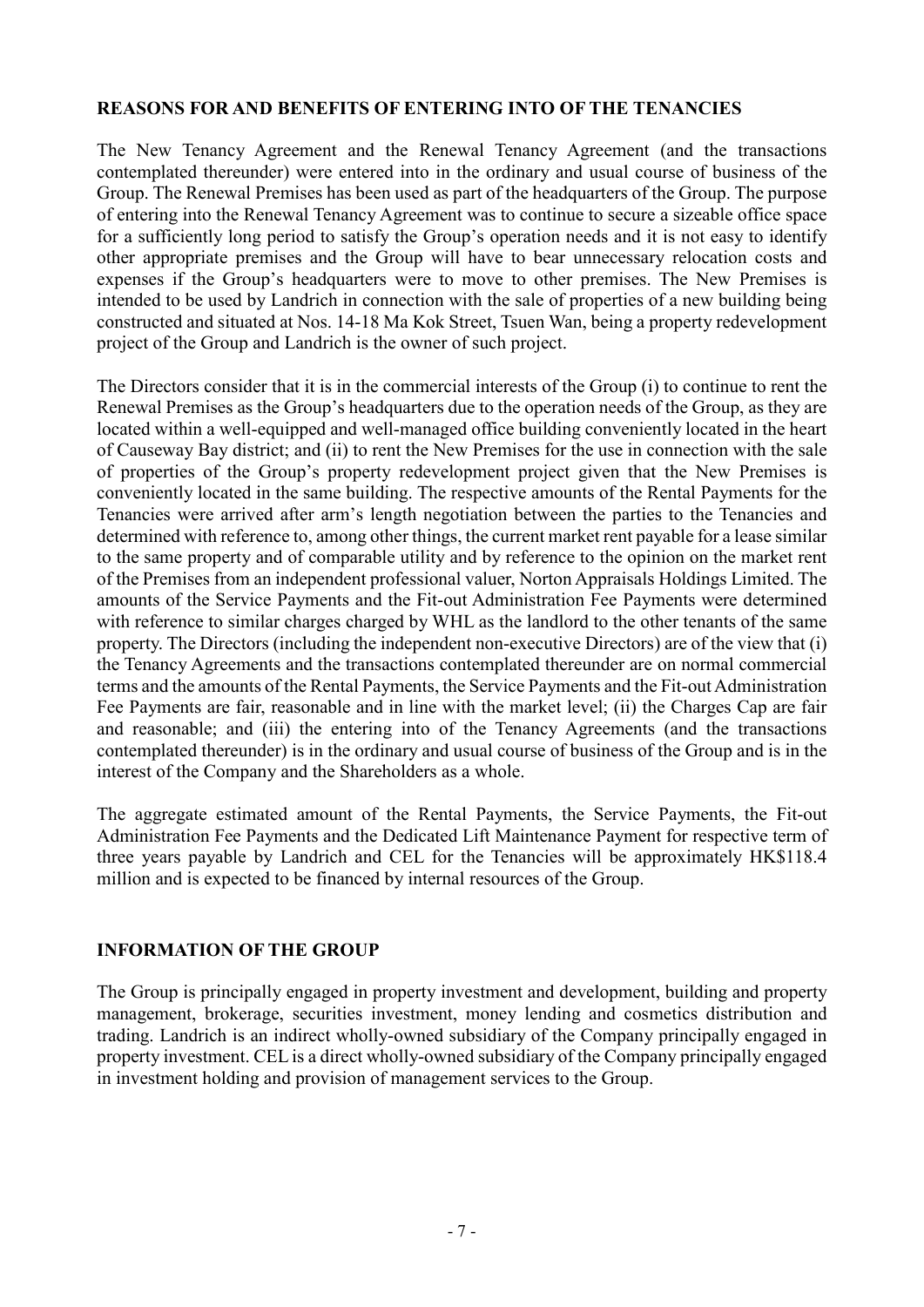#### **LISTING RULES IMPLICATION**

As at the date of this announcement, WHL is indirectly wholly owned by Ms. Chan, Hoi-wan (an executive Director, the chief executive officer of the Company and a trustee of the substantial shareholders of the Company (who are her minor children)) as trustee for her minor children, hence WHL is a connected person of the Company. Therefore, under Chapter 14A of the Listing Rules, (a) the entering into of the New Tenancy Agreement, the Renewal Tenancy Agreement and the payment of the Rental Payments thereunder constitute connected transactions of the Company; and (b) the payments of the Service Payments, the Fit-out Administration Fee Payments and the Dedicated Lift Maintenance Payment thereunder constitute continuing connected transactions of the Company.

Given that (i) one or more of the applicable percentage ratios in respect of the value of the rightof-use asset under the New Tenancy Agreement and the value of the right-of-use asset under the Renewal Tenancy Agreement, on an aggregate basis, and when aggregated with the Right-of-Use Asset Value under the 39th Floor Tenancy Agreement, exceed 0.1% but less than 5%; and (ii) one or more of the applicable percentage ratios of the Charges Cap, when aggregated with the Previous Charges Cap, exceed 0.1% but less than 5%, therefore the Tenancies (and the transactions contemplated thereunder), on an aggregate basis with the Previous Tenancies, are exempt from the independent shareholders' approval requirement, but are subject to the reporting, announcement and (to the extent constituting continuing connected transactions of the Company) annual review requirements under Chapter 14A of the Listing Rules.

Having considered (i) the interest of Ms. Chan, Hoi-wan in WHL as disclosed above; and (ii) Ms. Chan, Hoi-wan is a director of WHL, Ms. Chan, Hoi-wan is considered to have interests in the Tenancy Agreements and the transactions contemplated thereunder. In addition, each of Ms. Chan, Lok-wan and Mr. Lau, Ming-wai is an associate of Ms. Chan, Hoi-wan; and Ms. Amy Lau, Yukwai is a relative of Ms. Chan, Hoi-wan. Therefore, each of the above Directors, if presents at the Board meeting, has abstained from voting on the resolutions of the Board approving the Tenancy Agreements and the transactions contemplated thereunder. Save as disclosed above, to the best of knowledge of the Directors having made all reasonable enquiries, no other Directors has a material interest in the Tenancy Agreements (and the transactions contemplated thereunder) and thus was required to abstain from voting on the resolutions of the Board approving the Tenancy Agreements and the transactions contemplated thereunder.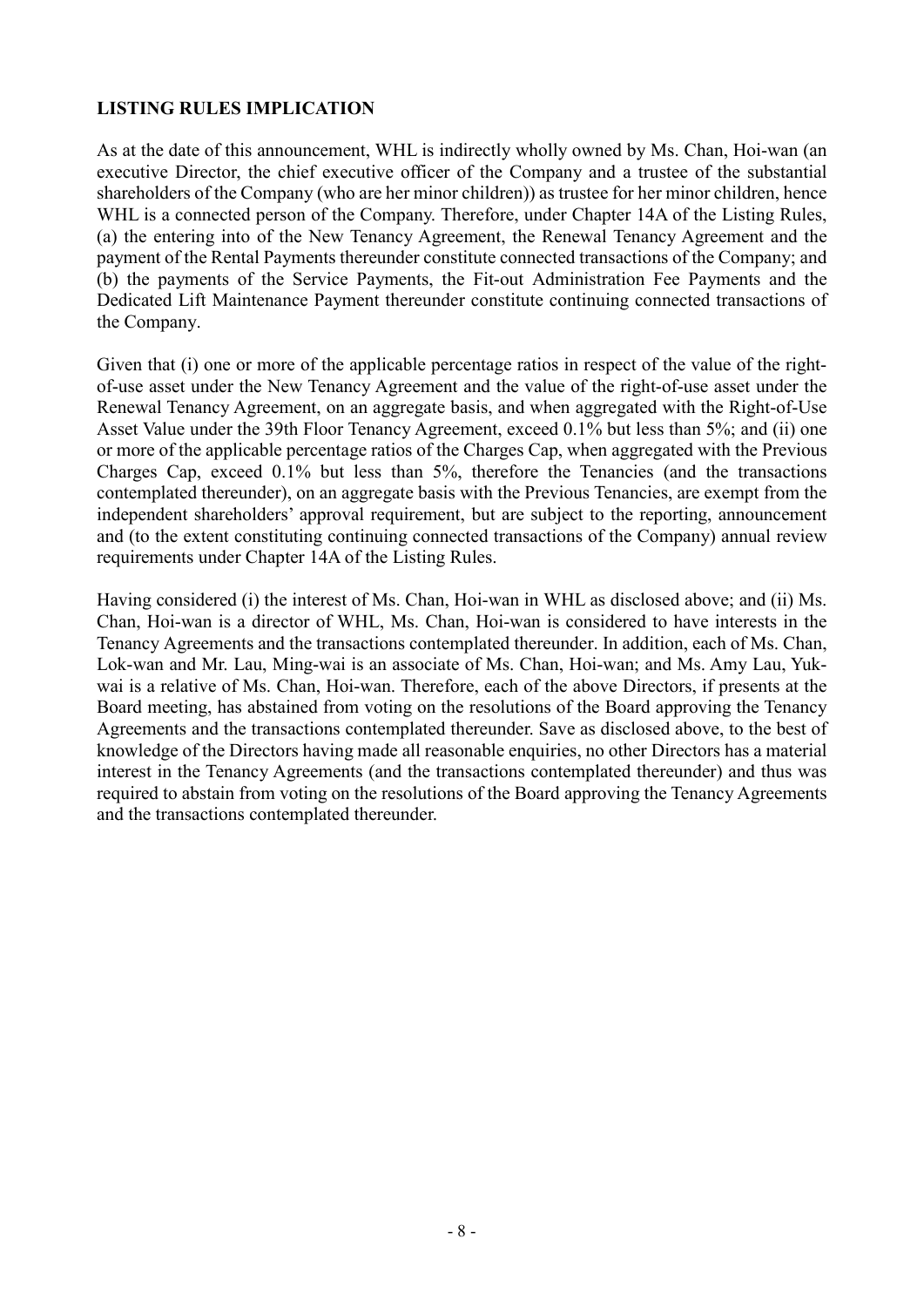## **DEFINITIONS**

In this announcement, unless the context otherwise requires, the following terms have the meanings set out below:-

| "17th Floor Tenancy<br>Agreement"              | the agreement dated 28 February 2019 entered into between<br>CEL as tenant and WHL as landlord in relation to the leasing<br>of the whole of 17th floor of Chubb Tower, Windsor House for<br>a term of three years, commencing from 1 March 2019 to 28<br>February 2022 (both days inclusive);                                                                                                                            |
|------------------------------------------------|---------------------------------------------------------------------------------------------------------------------------------------------------------------------------------------------------------------------------------------------------------------------------------------------------------------------------------------------------------------------------------------------------------------------------|
| "39th Floor Tenancy<br>Agreement"              | the agreement dated 12 June 2020 entered into between CEL as<br>tenant and WHL as landlord in relation to the leasing of the<br>whole of 39th floor of Chubb Tower, Windsor House for a term<br>of three years, commencing from 13 June 2020 to 12 June 2023<br>(both days inclusive);                                                                                                                                    |
| "associate(s)"                                 | has the meaning ascribed to it in Chapter 14A of the Listing<br>Rules;                                                                                                                                                                                                                                                                                                                                                    |
| "Board"                                        | the board of Directors;                                                                                                                                                                                                                                                                                                                                                                                                   |
| "CEL"                                          | Chinese Estates, Limited, a company incorporated in Hong<br>Kong with limited liability and a direct wholly-owned<br>subsidiary of the Company;                                                                                                                                                                                                                                                                           |
| "Charges Cap"                                  | for the purpose of Chapter 14A of the Listing Rules, the<br>maximum amount of the Service Payments and the Fit-out<br>Administration Fee Payments under the Tenancy Agreements<br>and the Dedicated Lift Maintenance Payment under the<br>Renewal Tenancy Agreements for the respective period or<br>financial year as set out in the section headed "Basis of<br>Determination of the Annual Caps" in this announcement; |
| "Company"                                      | Chinese Estates Holdings Limited (stock code: 127), a<br>company incorporated in Bermuda with limited liability, the<br>Shares are listed on the main board of the Stock Exchange;                                                                                                                                                                                                                                        |
| "connected person(s)"                          | has the meaning ascribed to it in the Listing Rules;                                                                                                                                                                                                                                                                                                                                                                      |
| "Dedicated Lift<br><b>Maintenance Payment"</b> | the repair, maintenance and other costs payable by CEL to<br>WHL in relation to the exclusive right granted to CEL to use a<br>dedicated lift and the related lift lobby on the part of the ground<br>floor of Windsor House, pursuant to the Renewal Tenancy<br>Agreement;                                                                                                                                               |
| "Director(s)"                                  | director(s) of the Company;                                                                                                                                                                                                                                                                                                                                                                                               |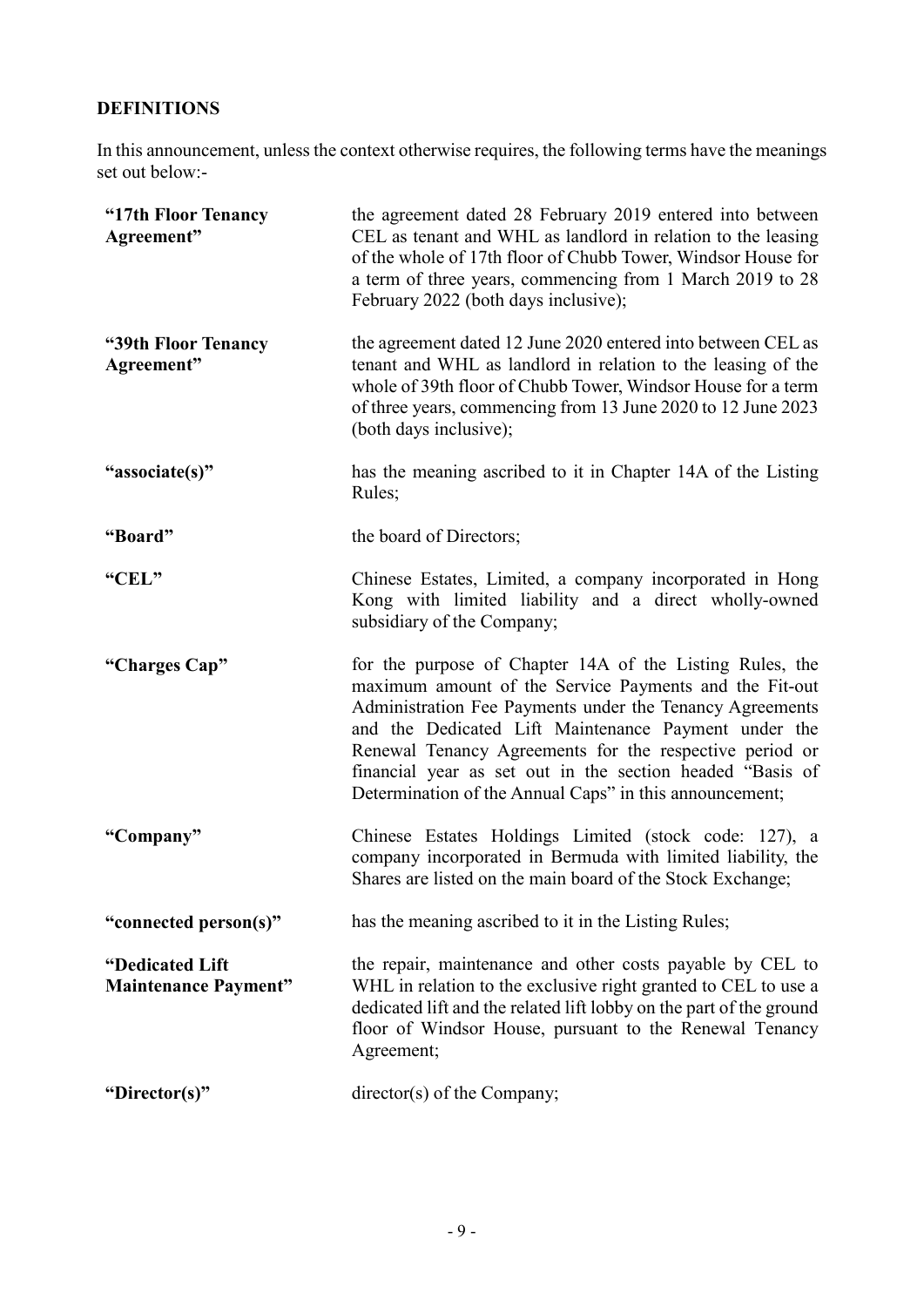| "Existing Tenancy<br>Agreement"          | the existing tenancy agreement dated 18 October 2019 entered<br>into between CEL as tenant and WHL as landlord pursuant to<br>the Framework Tenancy Agreement in relation to the leasing of<br>the Renewal Premises for a term of three years commencing<br>from 1 November 2019 to 31 October 2022 (both days<br>inclusive); |
|------------------------------------------|-------------------------------------------------------------------------------------------------------------------------------------------------------------------------------------------------------------------------------------------------------------------------------------------------------------------------------|
| "Fit-out Administration Fee<br>Payments" | the administration fee payments at the specified rates set out in<br>the respective Tenancy Agreements payable by Landrich and<br>CEL to WHL for conducting certain specified fit-out and/or<br>alteration works in the respective Premises under the respective<br>Tenancies;                                                |
| "Framework Tenancy<br>Agreement"         | the framework agreement for lease dated 28 February 2019<br>entered into between CEL as tenant and WHL as landlord in<br>relation to the leasing of the Renewal Premises, with details set<br>out in the announcement of the Company dated 28 February<br>2019;                                                               |
| "Group"                                  | the Company and its subsidiaries;                                                                                                                                                                                                                                                                                             |
| "HK\$"                                   | Hong Kong dollars, the lawful currency of Hong Kong;                                                                                                                                                                                                                                                                          |
| "HKFRS(s)"                               | Hong Kong Financial Reporting Standard(s) issued by the<br>Hong Kong Institute of Certified Public Accountants from time<br>to time;                                                                                                                                                                                          |
| "Hong Kong"                              | the Hong Kong Special Administrative Region of the People's<br>Republic of China;                                                                                                                                                                                                                                             |
| "Landrich"                               | Landrich (H.K.) Limited, a company incorporated in Hong<br>Kong with limited liability and an indirect wholly-owned<br>subsidiary of the Company;                                                                                                                                                                             |
| "Listing Rules"                          | the Rules Governing the Listing of Securities on the Stock<br>Exchange;                                                                                                                                                                                                                                                       |
| "New Premises"                           | Room 3602 on the 36th floor of Chubb Tower, Windsor House;                                                                                                                                                                                                                                                                    |
| "New Tenancy"                            | the tenancy of the New Premises pursuant to the New Tenancy<br>Agreement and the transactions contemplated thereunder;                                                                                                                                                                                                        |
| "New Tenancy Agreement"                  | the agreement dated 28 March 2022 entered into between<br>Landrich as tenant and WHL as landlord in relation to the<br>leasing of the New Premises;                                                                                                                                                                           |
| "Premises"                               | the New Premises and the Renewal Premises collectively;                                                                                                                                                                                                                                                                       |
| "Previous Charges Cap"                   | has the meaning ascribed to it under the paragraphs headed<br>"Basis for Determination of the Annual Caps" in this<br>announcement;                                                                                                                                                                                           |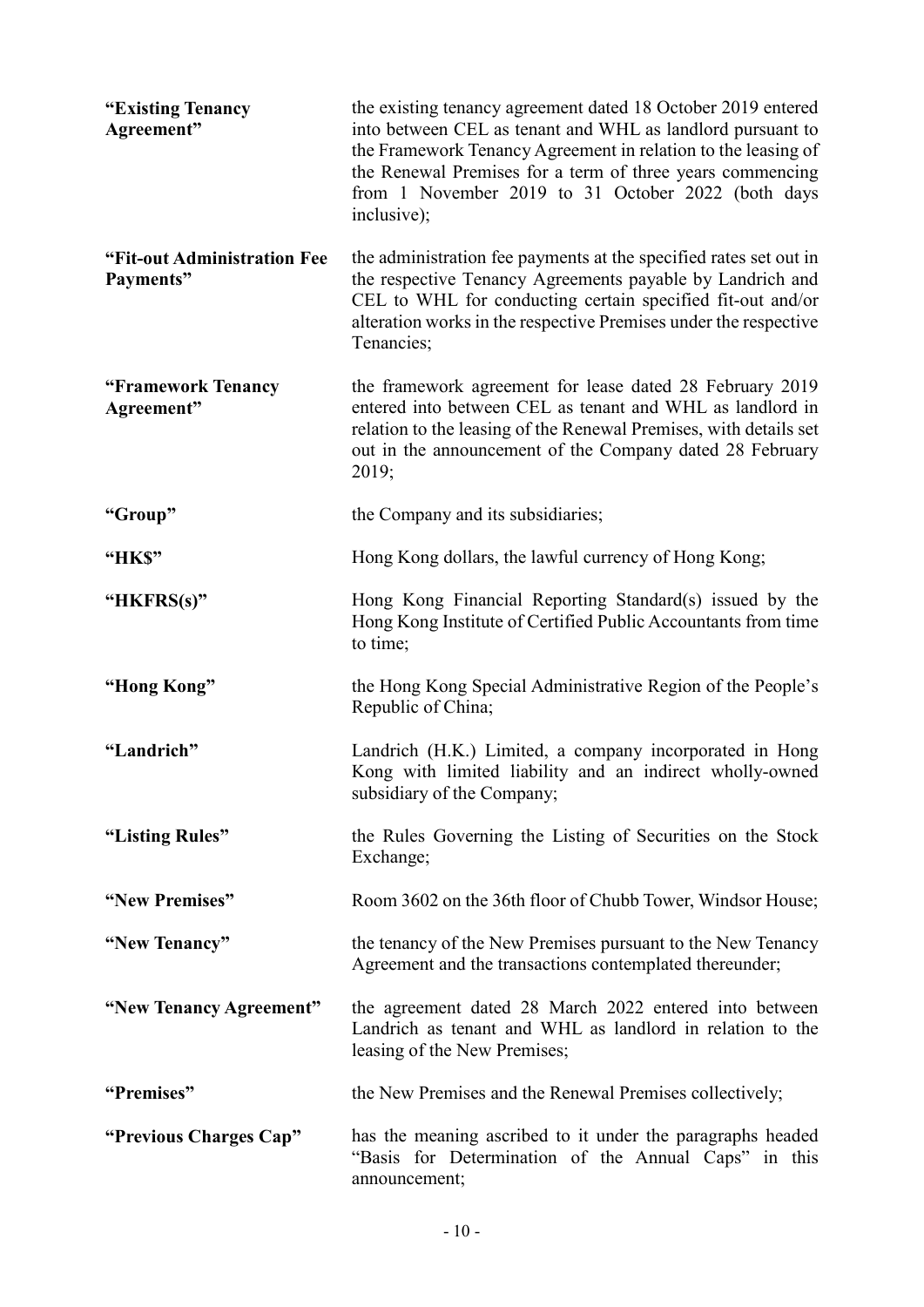| "Previous Tenancies"                                                                                     | the transactions contemplated under the Previous Tenancy<br>Agreements;                                                                                                                                                                                                                                  |
|----------------------------------------------------------------------------------------------------------|----------------------------------------------------------------------------------------------------------------------------------------------------------------------------------------------------------------------------------------------------------------------------------------------------------|
| "Previous Tenancy<br>Agreements"                                                                         | the 17th Floor Tenancy Agreement, the Existing Tenancy<br>and the 39th Floor Tenancy Agreement<br>Agreement<br>collectively;                                                                                                                                                                             |
| "Previous Tenancy<br>Announcements"                                                                      | the announcement of the Company dated 28 February 2019 in<br>relation to the entering into of the 17th Floor Tenancy<br>Agreement and the Framework Tenancy Agreement and the<br>announcement of the Company dated 12 June 2020 in relation<br>to the entering into of the 39th Floor Tenancy Agreement; |
| "relative"                                                                                               | has the meaning ascribed to it in Chapter 14A of the Listing<br>Rules;                                                                                                                                                                                                                                   |
| "Renewal Premises"                                                                                       | the whole of 19th floor, the whole of 20th floor and the whole<br>of 21st floor of Chubb Tower, Windsor House;                                                                                                                                                                                           |
| "Renewal Tenancy"                                                                                        | the tenancy of the Renewal Premises pursuant to the Renewal<br>Tenancy Agreement and the transactions contemplated<br>thereunder;                                                                                                                                                                        |
| "Renewal Tenancy<br>Agreement"                                                                           | the agreement dated 28 March 2022 entered into between CEL<br>as tenant and WHL as landlord in relation to the leasing of the<br>Renewal Premises;                                                                                                                                                       |
| "Rental Payments"                                                                                        | the rental payments payable by Landrich and CEL to WHL<br>under the Tenancy Agreements;                                                                                                                                                                                                                  |
| "Right-of-Use Asset<br><b>Value</b><br>39th<br>under<br>the<br><b>Floor</b><br><b>Tenancy Agreement"</b> | for the purpose of Chapter 14A of the Listing Rules, the value<br>of the right-of-use asset under the 39th Floor Tenancy<br>Agreement;                                                                                                                                                                   |
| "Service Payments"                                                                                       | the service charges and rates payments payable by Landrich<br>and CEL to WHL under the Tenancy Agreements;                                                                                                                                                                                               |
| "Share(s)"                                                                                               | ordinary share(s) of HK\$0.10 each in the share capital of the<br>Company;                                                                                                                                                                                                                               |
| "Shareholder(s)"                                                                                         | the holder(s) of the Share(s);                                                                                                                                                                                                                                                                           |
| "Stock Exchange"                                                                                         | The Stock Exchange of Hong Kong Limited;                                                                                                                                                                                                                                                                 |
| "substantial shareholder(s)"                                                                             | has the meaning ascribed to it in the Listing Rules;                                                                                                                                                                                                                                                     |
| "Tenancies"                                                                                              | the New Tenancy and the Renewal Tenancy collectively;                                                                                                                                                                                                                                                    |
| "Tenancy Agreements"                                                                                     | the New Tenancy Agreement and the Renewal Tenancy<br>Agreement collectively;                                                                                                                                                                                                                             |